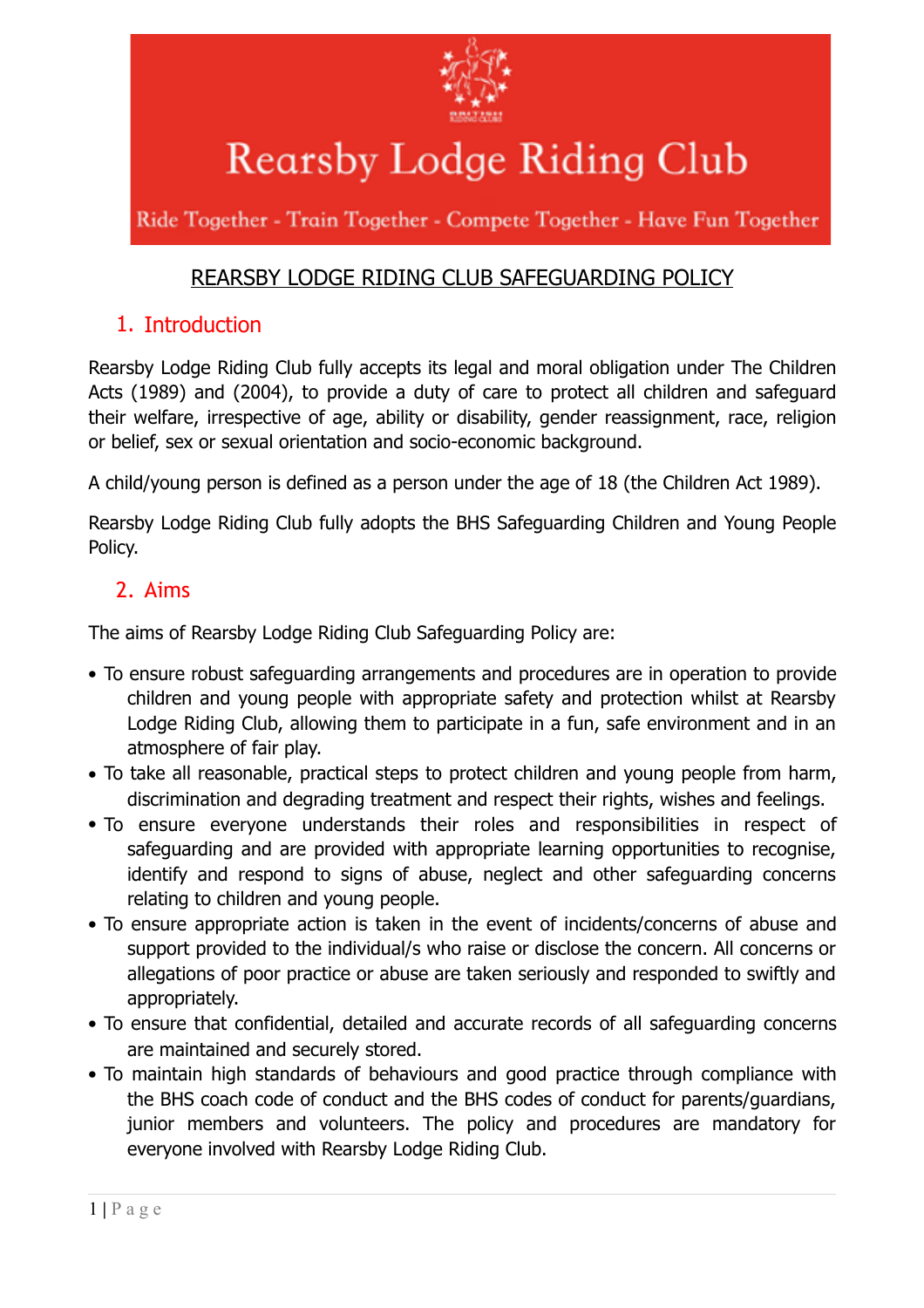• Failure to comply with the policy and procedures will be addressed without delay and may ultimately result in dismissal/exclusion from Rearsby Lodge Riding Club.

The policy will be reviewed every three years, or in the following circumstances:

- Changes in legislation and/or government guidance
- As required by the Local Safeguarding Children Board, BHS and the BEF
- As a result of any other significant change or event

# 3. Responsibility

Each Affiliated Riding Club has direct safeguarding responsibility for:

- Staff, consultants, coaches and officials they employ;
- Volunteers of the affiliated organisation;
- Venues they own;
- Events and programmes they run; and
- Ensuring all accreditation requirements are met by accredited coaches, employees, officials and venues.

# Club Safeguarding Officer

Rearsby Lodge Riding Club's Safeguarding Office is Jacqui Ludlam who may be contacted via email on jacquiludlam@aol.com or if urgent on 07818 405703.

The role of the CSO is:

- Work with others in the centre or club to ensure a positive child-centred environment
- Ensure that their club or centre is aware of The British Horse Society's safeguarding policies, procedures and guidelines
- Ensure parents/children are aware of the policy and procedures
- Receive queries and offer support regarding safeguarding concerns
- Undertake training as necessary
- Promote training to club and centre support staff, members and volunteers
- Assist the club or centre to ensure that codes of conduct are in place for club staff, volunteers, coaches, young people and parents
- Ensure confidentiality is maintained and information is only shared on a ''need to know'' basis
- Respond to any allegations or complaints made from within your club/centre
- Communicate with centre or club management and The BHS Safeguarding team regarding concerns
- Maintain contact details for local children's social care and the police

It is not the role of the CSO to be a Child Protection expert or to determine whether or not a serious incident has taken place, rather to record the details and seek guidance if necessary.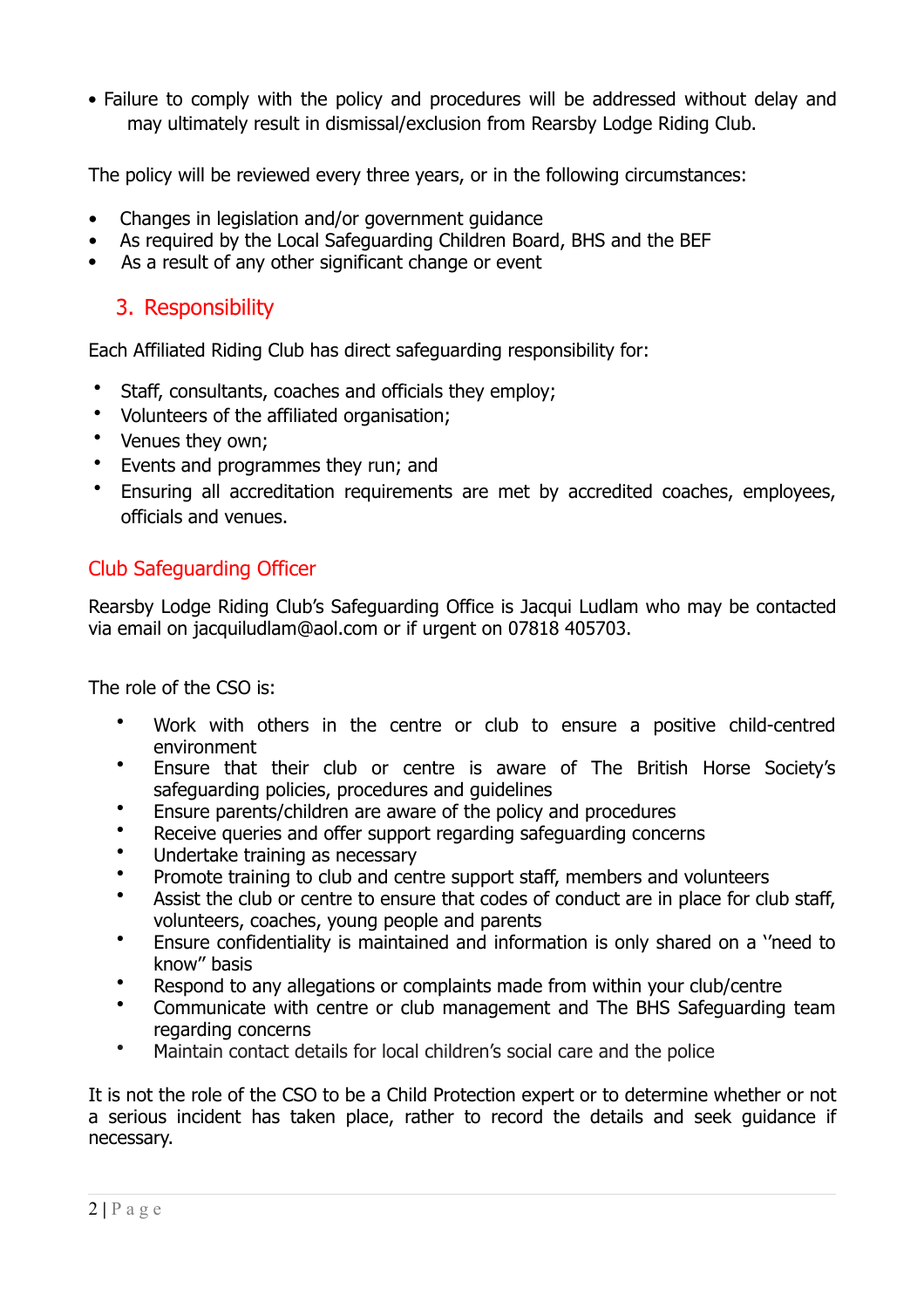## Participants, parents and carers

Participants, parents and carers are responsible for upholding the Code of conduct that relates to them and reporting a concern through the necessary process (see above).

## 5. Reporting a concern

#### What is a Safeguarding Concern?

A safeguarding concern is something that has been raised or brought to your attention regarding a child or young person being harmed or it might relate to the well-being or health of a child or young person. It may also be a concern regarding a member of staff or volunteer and their behaviour around young people or adults at risk.

Please refer to our 'How to report a concern or allegation' booklet available on our website. [www.bhs.org.uk/safeguardingchildren](http://www.bhs.org.uk/safeguardingchildren)

If you are unsure on whether it is something you can deal with yourself or if it does need referring on, then please call the BHS for further advice and information.

## 6. Position of Trust and abuse of trust

Rearsby Lodge Riding Club is aware of the definition of an adult who is in a position of trust. For the purpose of working within the Equestrian Industry those who regularly teach, train, supervise or have sole charge of the child are in a position of trust.

Sexual activity between an adult in a position of trust and a child is deemed to be an abuse of trust and is unlawful, even if the child is over the age of consent (i.e. Is 16 or 17).

Rearsby Lodge Riding Club ensures all employees and volunteers are aware of positions of authority/trust in relation to children and young people. In our codes of conduct we make them aware that they must not engage in sexual relationships with under 18s.

# 7. Record keeping and confidentiality

When recording a disclosure, it is important that the information is clear, concise and a true representation of the concerns. In some instances, it may be necessary to share information with Children's Social Care in area where the child lives, the Police, the Local Authority Designated Officer and British Equestrian hence the necessity for making detailed records at the time of the disclosure. Information should be factual and should include the following:

- The facts about the allegation or observation.
- A description of any visible injuries or signs.
- The child's account, if this has been disclosed, of what has happened and how any injuries occurred.
- Any witnesses to the incident $(s)$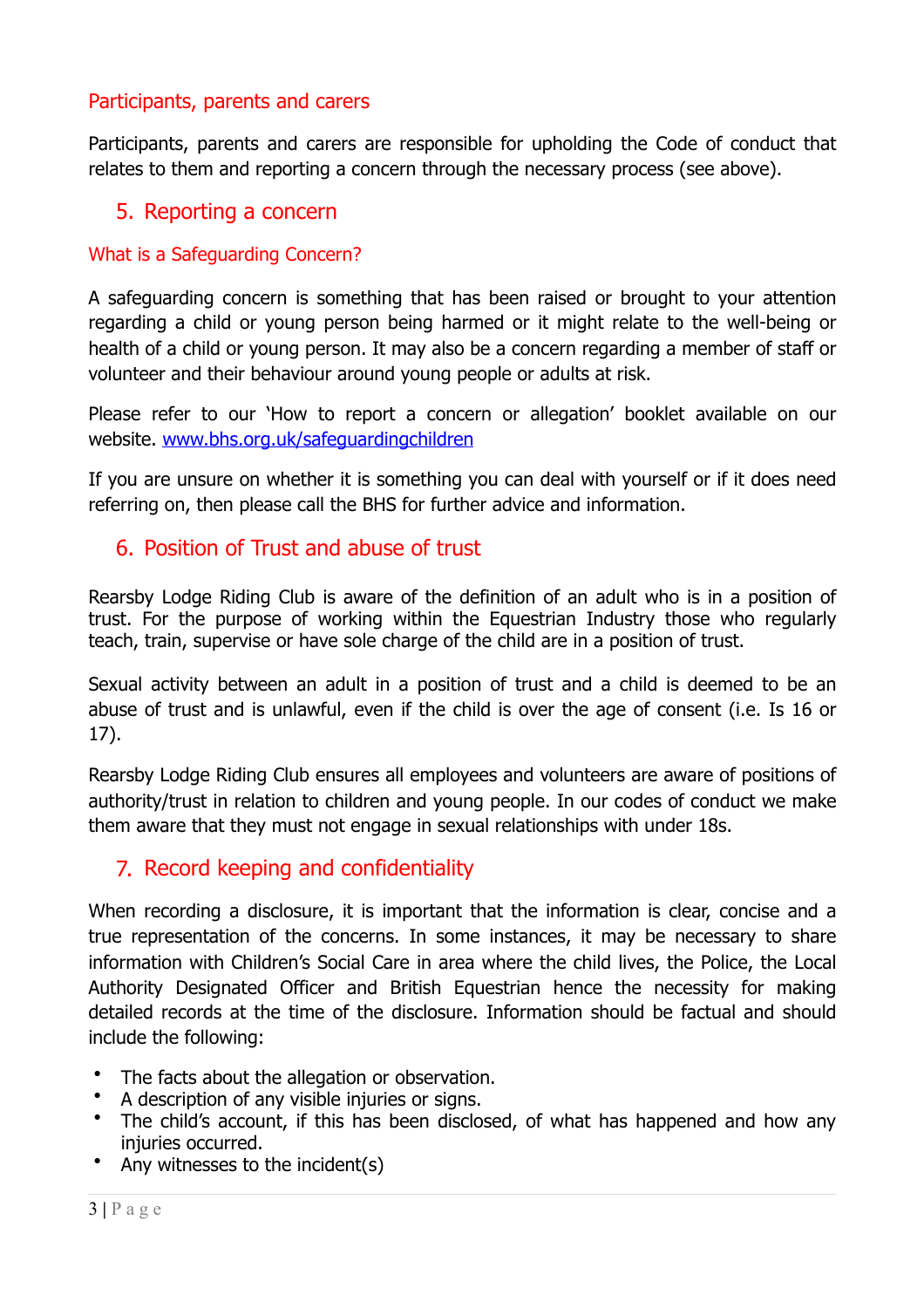- Any times, dates or other relevant information
- A clear distinction between what is fact, opinion or hearsay
- A record of any non-verbal behaviours
- Action taken as a result of the concern
- The name, address and date of birth of those involved.

Please note: Where possible you should include the relevant dates, times, situation, people present and factual information, including the dates, times and designation of the report writer. The record must then be signed with the name and designation clearly printed beneath. This record should be shared with the appropriate Member Body immediately, ensuring that the sharing is done securely. You should encrypt the email if you can or password protect any documents/attachments and mark the email as Private and Confidential – FAO Safeguarding Lead. Do not use a general or group mail address if at all possible.

Keep your record secure. Do not allow anyone access to it unless they have a specific need to do so. Make sure the device and file storage you use is secure and accessible only by those who have appropriate training in managing personal data.

For guidance on how long to keep records please see Guidance on Retention and Storage of Child Protection Records which can be found in the BEF Toolkit and on the BEF website.

## 8. Information Sharing

In order to protect children, young people and adults at risk the BHS at times will need to disclose to appropriate agencies, such as the Police and other relevant third parties details regarding a safeguarding concern. Please see the Sharing Information Processes Document

#### 9. Communication

Rearsby Lodge Riding Club will make available their Safeguarding Policy and Procedures to all clients and their parents/guardians and it will appear in full on Rearsby Lodge Riding Club's website.

## 10. Training

Instructors/coaches working with children must undertake the BEF approved safeguarding training (or recognised equivalent) course within the last 3 years. Refresher training must be completed every three years via either the BEF approved online training portal or a further face to face course.

## 11. Criminal Record checks

Centre Safeguarding Officers/Instructors/coaches who teach/coach Under 18s must hold a current certificate through the Disclosure and Barring Service, Disclosure Scotland or Access NI as appropriate.

Certificates will be renewed every three years.